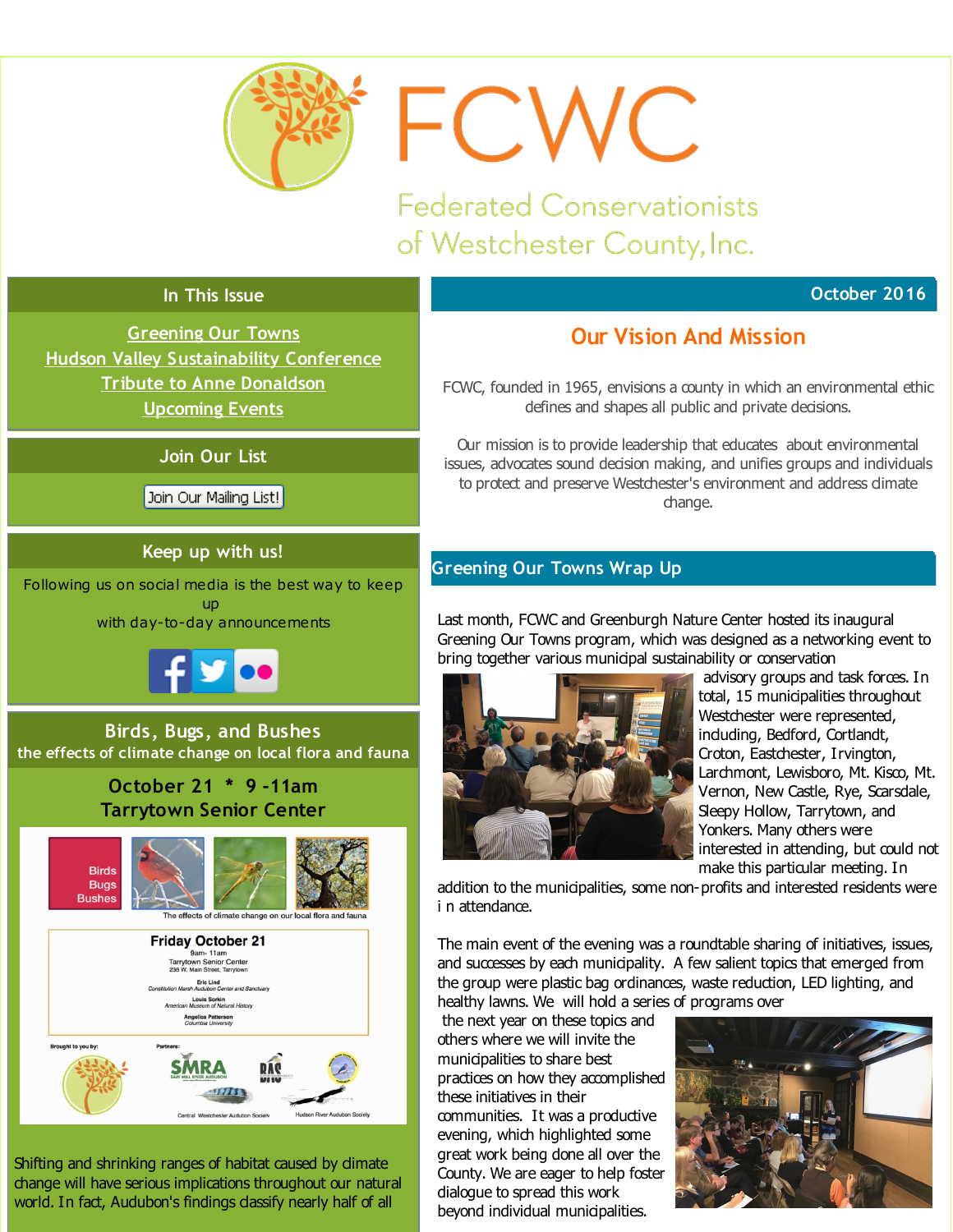North American birds as severely threatened by global warming. Sea level rise will put pressure on estuarine marshes and the birds and other wildlife they support. Plant community shifts within the forests in our region where trees with northern range distributions are becoming locally extinct and southern ranged trees are migrating in will have impacts of this on this region's carbon storage capacity. Larger and more frequent insect outbreaks may occur, but in other cases recurring outbreaks may be disrupted or diminished.

Please join us on October 21 to learn about the effects dimate change is likely to have on local flora and fauna and some simple action steps we can all take to help mitigate these effects.

Admission is \$5 for members and \$8 for non-members. Register [online](http://r20.rs6.net/tn.jsp?f=001kaeOu5yZSwmCEv_dP5quIzHZLjWoGWWx-88oHLTHwjpiymCud_oZUrj5hY8ZaMzieNeZm5RVzJV_Zou89T8uvkimDKdwtvUCeHhy51VUG3BD9b57zAV3dYhkRT1PKGa7cm-wgxUepkTnd-T8XSmpHb36-ahliNjghV2NeJXxfWiz2zYw9gZRnfrxqJTxU9U517SFeNIPBRohF4gphhZNZLGtHDXjoCyWuUhFN2wi37uNuIaPVkWD3JCkax1S8tmJA9Seld9kw94=&c=&ch=) at or by calling 914.422.4053

Partners: Bedford Audubon Society, Bronx River Sound Shore Audubon, Central Westchester Audubon, Hudson River Audubon, and Saw Mill River Audubon.

### **What's All the Buzz About Pollinators?**

## **October 14 \* 8:30- 10:30am Pace University Pleasantville Campus**

**Conservation Cafe** presents the next Conversations on Conservation

**What's All the Buzz About Pollinators** October 14, 2016 8:30am-10:30am at Pace University in the Multipurpose Room in the Kessel Student Center



**Speakers include:** Greg Wechgelaer from Greenburgh Nature Center<br>
Shaun McCoshum from Westchester Land Trust<br>
Lori Fontanes from Rye Sustainability Committee's Healthy Yard Program

Bees, flies, wasps, beetles, butterflies, birds, and beyond all pollinate plants and are responsible for bringing us one out of every three bites of food. They also sustain our ecosystems and produce our natural resources by helping plants reproduce. Pollinators provide a keystone ecosystem-service one that is vital for keeping a healthy environment as loss of pollinators has augmented landscapes and plant communities.

Join Conservation Café for a discussion on pollinators. Learn about why pollinators are important, what has been happening to pollinator populations, and what you can do in your own backyard to encourage pollinators.

Speakers for the program indude:

- Greg Wechgelaer-Senior Naturalist & Apiarist at the Greenburgh Nature Center will speak on the importance of pollinators
- Shaun McCoshum- Preserve Manager & Educator at Westchester Land Trust will highlight on

where  $\alpha$  is going on with the pollinator political intervals on  $\alpha$  ,  $\alpha$ 

Thanks to all who participated!

### **Hudson Valley Sustainability Conference**

FCWC would like to extend an invitation to all of you to attend the Hudson Valley Conference on Sustainable Development and Collaborative Governance to be held next week. This conference will be the fifth in a series of conferences planned across New York State designed to bring together a broad spectrum of government, public and private sector groups with an interest in coordinated, sustainable development. The conferences will focus on the potential for planned, coordinated governance with an emphasis on economic development, transportation, housing and environmental preservation. Speakers will indude both experts on aspects of sustainable development as well as practitioners with experience putting sustainable development concepts to work in their communities. Panel discussions will feature case studies, best practices and examples of how New York State can and has served as a partner in advancing these goals.

Invited attendees indude constituencies with an interest in these areas induding local elected officials, transportation professionals, environmental advocates, planners, economic development practitioners induding individuals involved with the regional economic development process, housing advocates and others. Audience members should learn from the conferences both about a variety of state programs and best practices that can be employed for the purpose of planned sustainable development. A resource guide featuring a range of available programs as well as case studies will be available to participants.

The conference will have 4 panels moderated by an agency head, each focused on one general area of state government in the community development formula-Housing, Transportation, Economic Development and Environment. The panels will demonstrate the inter-agency/inter-disciplinary approach that has been used around certain featured projects in the Hudson valley.

Chuck Lesnick, FCWC Board member, requests that you R.S.V.P. to him at desnick@nyshcr.org and to [HVSustainabilityConference@exec.ny.gov](mailto:HVSustainabilityConference@exec.ny.gov). In order to be extra green, we would like to encourage folks to take the Metro North train that arrives in Poughkeepsie at 8:38 am leaving Yonkers at 7:13 am, Tarrytown at 7:24 am, Croton at 7:37 am and many stops in between. Perhaps we can all gather in the third car in the train so that the environmental networking can begin early. Please RSVP by 5pm on October 17.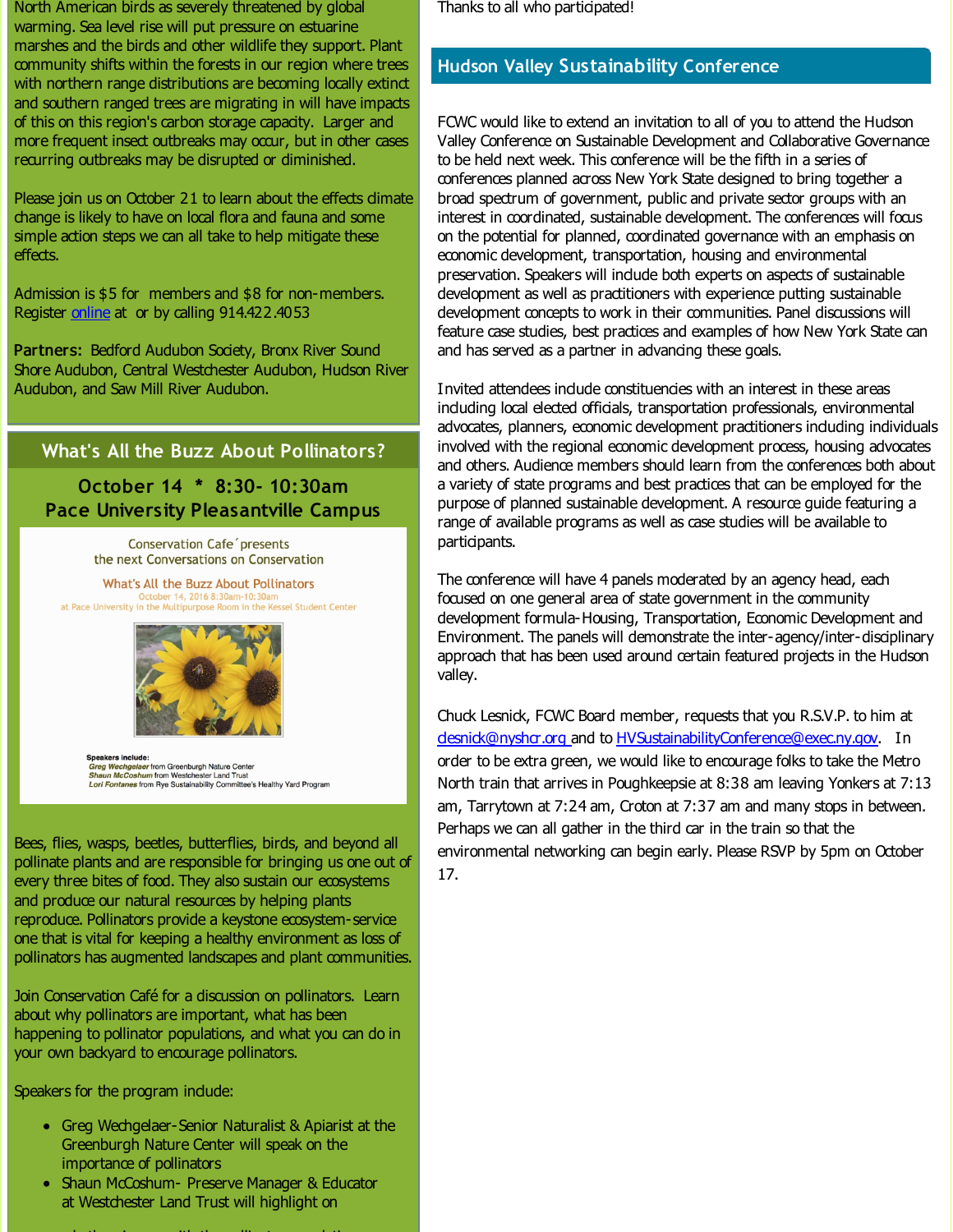what's going on with the pollinator populations

• Lori Fontanes- co-head of the Rye Sustainability Committee's Healthy Yard Program will present what homeowners can plant to encourage pollinators.

Click [here](http://r20.rs6.net/tn.jsp?f=001kaeOu5yZSwmCEv_dP5quIzHZLjWoGWWx-88oHLTHwjpiymCud_oZUrj5hY8ZaMziDKUxjXxSpLDHvIBtYTt4S5XXTMGFdytrbXeyuHeJAzF9XeYX16UEk0YdlArb-6hjv-wd14eDw_Up646hH1Uq2Dd4d0YOjyT7NTNfW3LFIjWNMZlzufbNTvsPocZbwmTg&c=&ch=) for more information and to register.

## **Meeting of Interest**

Thursday, December 15 \* 8:30am-1pm Westchester County Center, White Plains

This workshop will focus on the selection of appropriate street trees and discuss insects, diseases and other environmental factors and how their influence and impacts on trees can be managed and controlled.

The workshop will feature four speakers representing Cornell University's Urban Horticulture Institute, Long Island Horticultural Research and Extension Center-Cornell University, Cornell Cooperative Extension of Suffolk County, and New York State Department of Environmental Conservation.

Approval is pending for continuing education credits for landscape architects and arborists. Annual training certificates for members of planning boards and zoning boards of appeals will be issued. May qualify for continuing education credits from other professional organizations.

**Street Trees Workshop Flyer and [Registration](http://r20.rs6.net/tn.jsp?f=001kaeOu5yZSwmCEv_dP5quIzHZLjWoGWWx-88oHLTHwjpiymCud_oZUrj5hY8ZaMziy-1Ns1Wj7iODbp3p9Ylp6Ph84U6ZsvHFh1RCKTGYIHUi7LoWJqOhGswQqEDhWPsEzOmjtwsf1YyDuLacwAp08V8w84V4d7OOJ0FoIvkws3j66J71EDFzciQh03Beqg0iEY78MTRu7XFoOoZMb_XxueRRxM8xNbKJCZvloruX3qXSJlW8ICjOqJI5XcquQD8J&c=&ch=)** 

### **Shopping With Purpose**

**Raise Money For FCWC Without Even Trying!**







**Governor Andrew M. Cuomo** cordially invites you to attend the

## **Conference on Sustainable Development & Collaborative Governance**

#### **Moderated by**

Rossana Rosado, Secretary of State, **NYS** Department of State

Matthew Driscoll, Commissioner, NYS Department of Transportation

James Rubin, Commissioner, NYS Homes and Community Renewal

Richard Ball, Commissioner, NYS Department of Agriculture and Markets

Wednesday, October 19, 2016  $9:00$  AM $-3:00$  PM

\*A Reception will begin following the conclusion of the Conference

**Culinary Institute of America** 1946 Campus Drive Hyde Park, NY 12538

Please R.S.V.P by 5 PM, Monday, October 17, 2016 to HVSustainability Conference@exec.ny.gov

> Include your name and organization, phone number and email address.

This invitation is non-transferable and extended to you only. Photo ID must be presented at entrance. Unregistered guests will not be permitted.

## **Saying Goodbye to FCWC's First Executive Director**

It is with deep sadness that we report that late this summer, Anne Donaldson passed away at the age of 91.

With her passing, she leaves behind a 40-year legacy in her life's work of environmental protection and open space preservation and recreation, which began when she joined FCWC in 1965. She served as FCWC president and Executive Director in the 1970's.

Frustrated by her status as a 'layman 'in the field of environmental law, she enrolled at Pace Law School at the age of 51. In retirement, she rededicated her life to conservation and open space acquisition as a member of various organizations in Orleans Massachusetts.

A memorial service to honor her life will be held this weekend in Massachusetts. We at FCWC are grateful for her time and service to helping our organization grow and flourish, and extend condolences to all who knew her.

## **Events**

For a full list of our member organization's events and happenings, check out our Federation Calendar at **www.fowc.org/calendar**. Remember to always confirm events before attending. Check back regularly as we are always updating.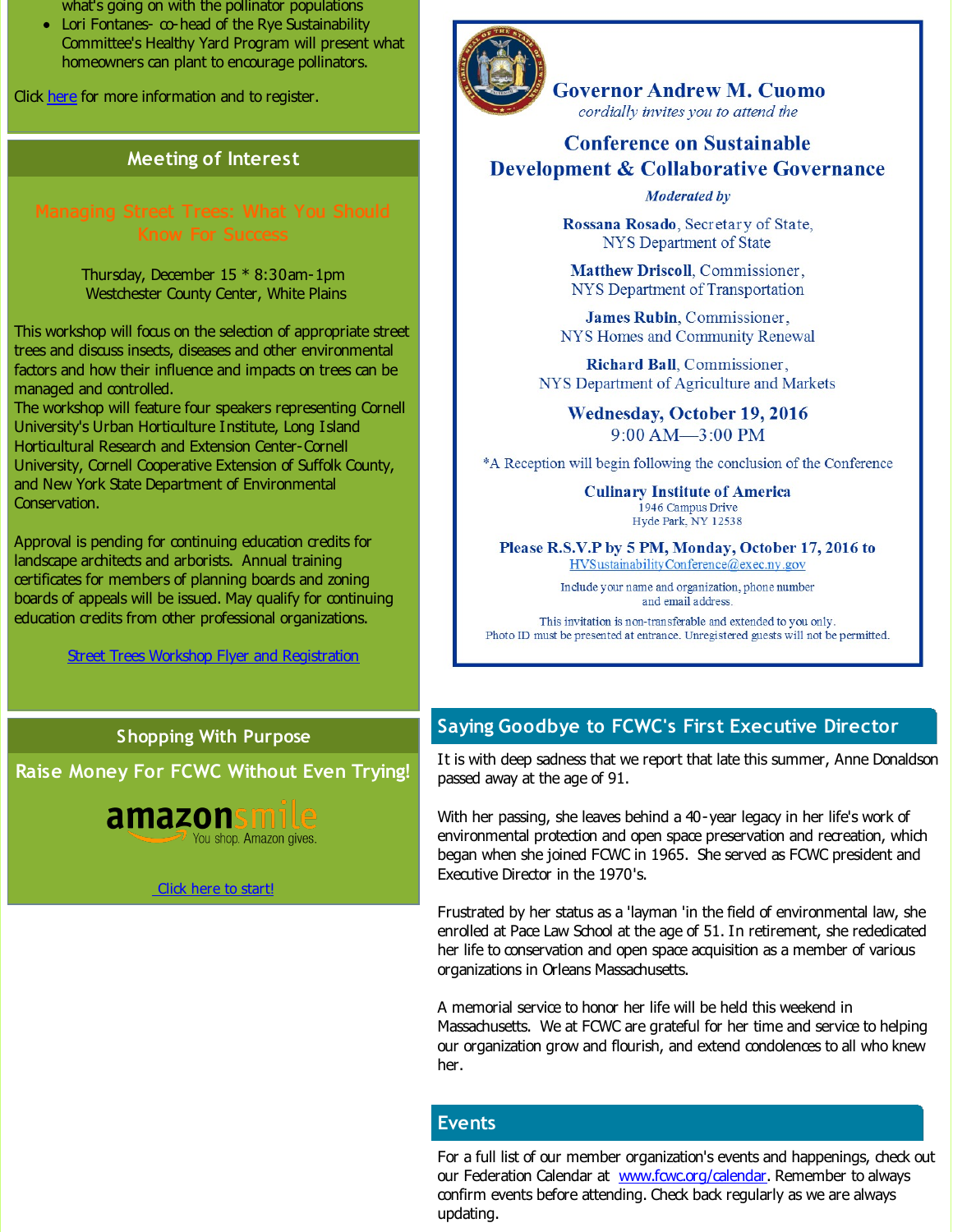#### **Oktoberfest**

*Sponsored by:* Friends of Rye Nature Center *When:* Friday, October 14, 7:30-10:30pm *Where:* Rye Nature Center

Oktoberfest will be filled with great drinks and delicious eats. Proceeds benefit Friends of Rye Nature Center's programs and conservation projects. Tickets are going fast - get yours [now](http://r20.rs6.net/tn.jsp?f=001kaeOu5yZSwmCEv_dP5quIzHZLjWoGWWx-88oHLTHwjpiymCud_oZUrj5hY8ZaMzijsW_eMkx7qi2Plp7fyVK-yGsDGG6bN3OVidEoWlq2BKNydiVgDeVvkcdkIoyT285L_U3FWT806xPhPg5CxLVBcOxUdiOqpPh0fkIpLHyC_JqgDHiHbvtj-0dx2ggiH1RABMCPG_3TeFCfsPZqNmIZYTDjFQtpR-afEvehoTJBbU=&c=&ch=)!

#### **Fall Foliage Hike**

*Sponsored by:* Friends of Trailside Nature Museum *When:* Saturday, October 15, 1pm *Where:* Trailside Nature Museum in Ward Pound Ridge Reservation

Join the Trailside staff for a hike to enjoy the fall colors at some of the best scenic views in the park and enjoy the grandeur of the season. Sturdy shoes recommended. For more information- 914-864-7322.

#### **Screening of "Shellshocked: Saving Oysters to Save Ourselves"**

*Sponsored by:* Committee to Save the Bird Homestead and LI SoundFest *When:* Saturday, October 15, 3pm *Where:* Rye Meeting House

This award-winning documentary film is about the importance of wild oysters in deaning water and building ecosystems for other marine life. Today, because of pollution, wild oyster reefs have been declared the most severely damaged marine habitat on Earth. Now, scientists, nonprofits, teachers and student are working to bring oysters back to New York Harbor and the region. After the 40-minute film, Rye Middle School science teacher Debra Davis Galliard and volunteer students will give a presentation on their work at the Oyster Restoration Station at the Rye Boat Basin, which now serves as a satellite location of the Billion Oyster Project. Admission is free. For further information, call 914.967. 0099.

#### **Fall Festival**

*Sponsored by:* Sheldrake Environmental Center *When:* Sunday, October 16 2-5pm *Where:* Sheldrake Environmental Center, 685 Weaver Street, Larchmont

Celebrate Fall with events for the whole family! Build a Bug House or Fairy House, STEM & Nature Activities, Ponding, Face Painting, Animal Olympics, Pumpkin Giveaway, StoryWalk™, Bake Sale, Guided Nature Walks, Compost Education.Music by Larchmont Music Academy and School of Rock...PLUS join the Town of Mamaroneck at Sheldrake's festival for a Leaf In!- quiet leaf blower demos, mulch mowing and rain barrels for sale

#### **Volunteer Opportunity with Native Plant Center**

*Sponsored by:* Native Plant Center *When:* Monday, October 17, 9 am to 12 pm *Where:* Stone Cottage Garden at Native Plant Center

We need you! Help us make progress in our garden restoration projects during this work day. To prepare for the redesign of the Stone Cottage garden, we will be moving plants from these beds and replanting them in and around the meadow. It will be a fun, active day, and you may even take home an extra plant or two. If you can help out--even if you can stay only part of the time--please let us know by emailing or calling us. We will supply gloves, but please bring your shovel and tools. Snacks and refreshments will be provided. For more information call 914-606-7870 or visit [nativeplantcenter.org](http://r20.rs6.net/tn.jsp?f=001kaeOu5yZSwmCEv_dP5quIzHZLjWoGWWx-88oHLTHwjpiymCud_oZUrj5hY8ZaMziSLuOMZOQyF-Bq7fmhrxhk1RaPZ2b5-hDk9kzeOiVC9r9YBxDJNrySzv7FM_PrVhoLzB5Vdp8KzjN_RYtiH-3Xf_1f1lvZOIg6puq4DwIxfVVh2j9Ltk2vg==&c=&ch=).

**Farm to Table Dinner Honoring Brett Alcaro**